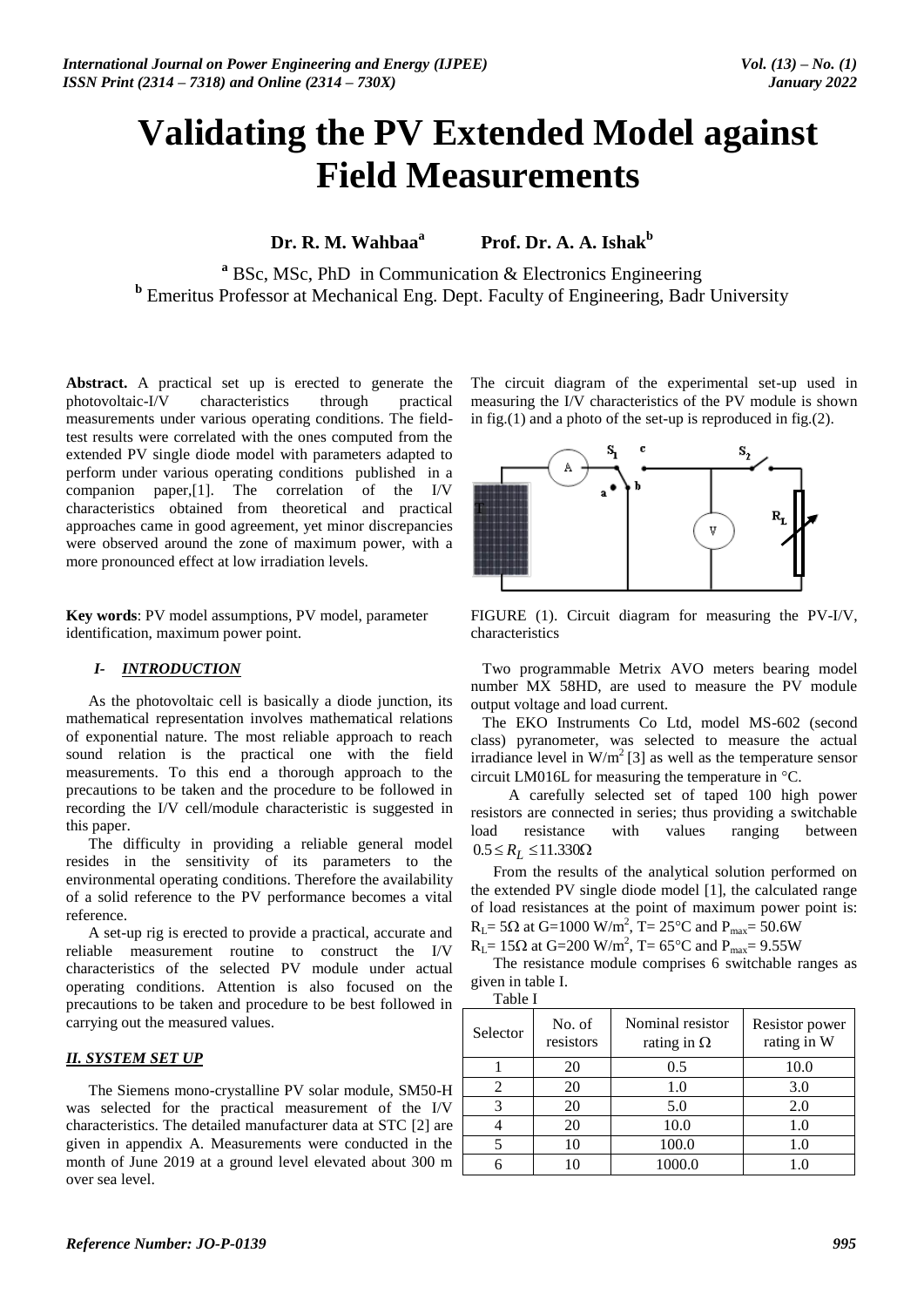The bank of resistors is designed to withstand the absolute maximum power with no risk of overheating even under prolonged solar exposure. .



**FIGURE (2).** A photo of the set-up rig used in measuring the PV I/V, characteristics.

### *III-EXPERIMENTAL PRECAUTIONS*

Although the set-up for the measurement of the I-V characteristics of the photovoltaic cell is relatively straight forward and simple, yet some practical precautions must be observed to achieve accurate and reliable results [4].

- **i-** All system wiring connections must be made and secured prior to attempting any recording of results.
- **ii-** The solar panel must be left exposed to the solar radiation long enough prior to recording any results to ensure PV module reaching a thermal steady state condition.
- **iii-** The front and back surfaces of the solar panel are to be kept well ventilated such that no thermal buildup of heat underneath or on top of the module surfaces occurs and that temperature could be maintained constant at the ambient level during the testing period.
- **iv-** The load resistors must be linear with almost negligible temperature coefficient.
- **v-** The thermal effect of the output current flowing from the PV solar panel on the resistance of the connecting cables especially near the short circuit current condition must be negligible.
- **vi-** The resistance of the leads connecting the module to the measuring equipment must be kept to a

minimum, since their value will add to the load resistance, which exhibit a relatively low value. Some manufacturers suggest the cable length to be used during test conditions to be in the vicinity of one meter.

- **vii-** The possible shading effect caused by the personnel carrying out the switching in load resistance or during the recording stage must be totally avoided.
- **viii-** The duration of performing the experiment (taking reading) must be kept as short as can reliably and consistently be, to minimize the effect of any changes in solar irradiance or temperature.
- **ix-** Results must be taken in ascending order of load resistance to avoid being trapped in a hysteresis sequence.

#### **IV-EXPERIMENTAL PROCEDURE**

Initially the actual value of solar irradiation intensity  $G_{act}$  and the ambient temperature  $T_{amb}$  level is recorded, the experimental procedure will follows the order of the given sequence:

**i**-Switch  $S_1$  is moved from position  $S_{1a}$  to position  $S_{1b}$ , while switch  $S_2$  remains open. The ammeter reading refers to the short circuit current  $I_{sc}$ .

- **ii-** Switch  $S_1$  is moved afterwards to position  $S_{1c}$  and the voltmeter reading refers to the open circuit voltage *Voc* .
- **iii-** Switch  $S_2$  is now closed while switch  $S_1$  remains in position  $S_{1c}$  to connect the load resistance bank that is primarily set to its minimum value  $(0.5\Omega)$ , and accordingly values of current  $I_L$  and voltage  $V_L$  are recorded.
- **iv-**This procedure is repeated for all switched values of the resistive load.
- **v-** According to the recorded readings the relation between  $I_L$  and  $V_L$  is plotted at the prerecorded values of irradiation  $G_{act}$ ambient temperature *Tamb* .
- **vi-**This sequence is repeated at different values of irradiation  $G_{act}$  and ambient temperature  $T_{amb}$  as listed hereafter:
- **a-** Irradiance  $G=735W/m^2$  and ambient temperature  $T_{amb} = 31^{\circ}C$
- **b-** Irradiance  $G=562W/m^2$  and ambient temperature  $T_{amb} = 36$ °C
- **c-** Irradiance  $G=352$  W/m<sup>2</sup> and ambient temperature  $T_{amb} = 38$ °C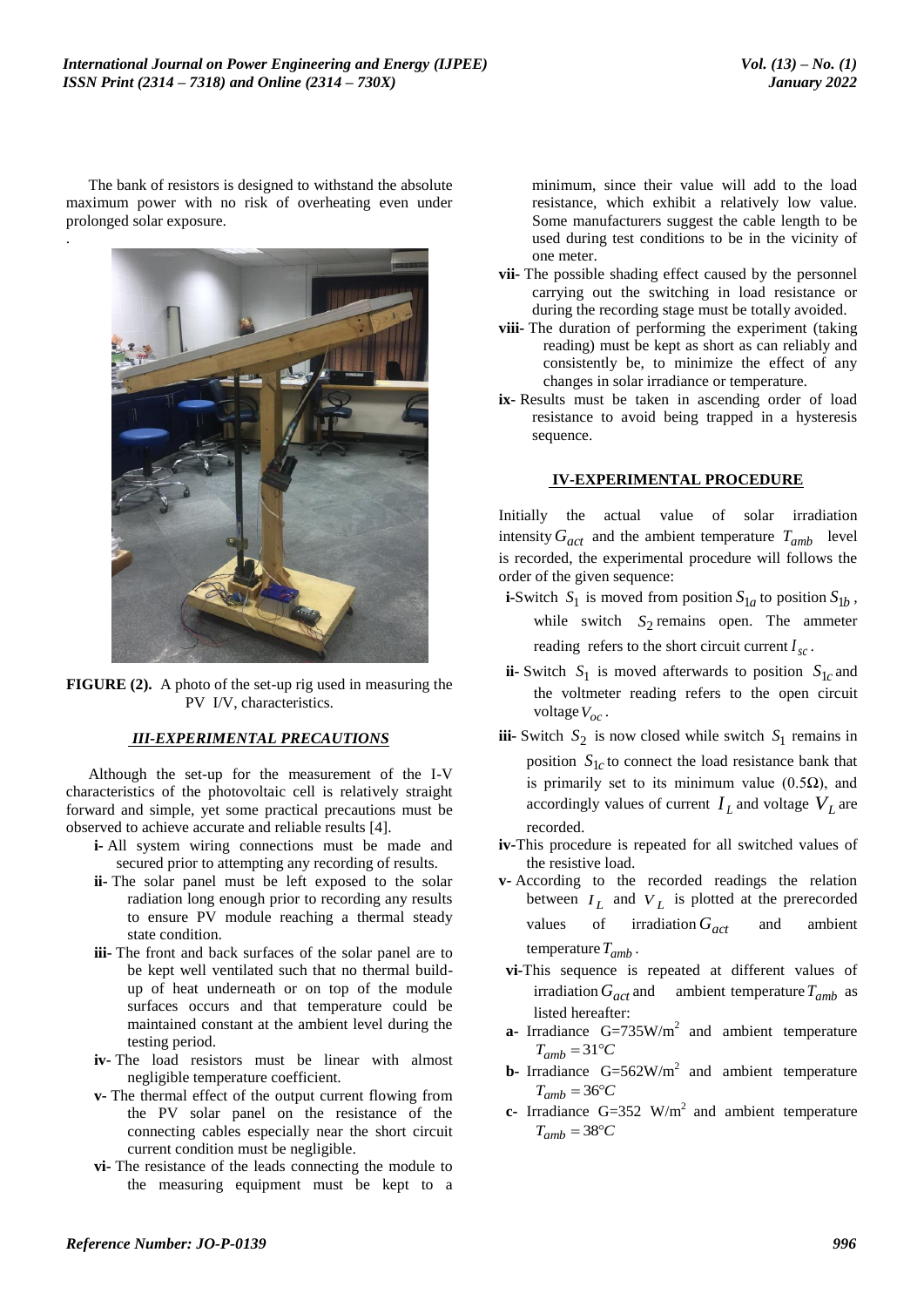#### *V- RESULTS AND OBSERVATIONS*

As mentioned in sec.(iv) the field measurements were carried out three times under the surrounding conditions mentioned above thus generating the I/V, P/V characteristics and deducing the equivalent load resistance  $R_L$ . The same data was introduced to the extended PV model derived in [1] and the results obtained are plotted in conjunction with the ones taken from practical measurements are shown in fig (3), fig. $(4)$  and fig. $(5)$ .

 It can be noticed that the value of load resistance producing maximum power transfer fall between 5 and 15  $\Omega$  depending on the surrounding conditions.

 The voltage at which maximum power transfer occurs falls in the range of  $15.39 \leq V_L \leq 16.53V$ 

 The overall maximum power under all practical operating conditions varies between  $9.560.5 \le P_{\text{max}} \le 50.62$ 



**Figure (3)** Comparison of I/V characteristics between practical and analytical results



**Figure (4)** Comparison of P/V characteristics between practical and analytical results



**Figure (4)** Comparison of P/R<sub>L</sub> characteristics between practical and analytical results

## *VI. CONCLUSION*

 In this work a thorough approach to the precautions and experimental procedure that must be followed to reach concrete results for the identification of the PV module I/V and P/V characteristics. All measuring equipment were carefully selected and calibrated to ensure reliable results.

The design of a load simulator is presented to ensure thermal stability of the resistive load irrespective of the experiment time exposure with a small incremental step of  $0.5 \Omega$  near the short circuit zone, and large steps near the open circuit zone.

 The field measurements were effected to encompass various surrounding conditions of irradiance and temperature as mentioned in sec. (IV). Comparing these results with the ones derived from the analytical approach of the extended single diode model derived earlier in a companion paper are presented and came in good agreement, [1], [5], yet minor discrepancies were observed around the zone of maximum power, with a more pronounced effect at low irradiation levels.

## *VII- REFERENCES*

 $[1]$ R. M. Rawaa, A.A. Ishak,"*A PV model extended to encompass various solar irradiations and ambient temperature"* ,paper accepted for publication in the International Journal on power engineering and energy (IJPEE) Jan, 2021.

- [2] SIEMENS solar module ,SM50-H, SIEMENS PV. pdf.
- [3] <https://eko-eu.com/products/solar> energy/pyranometers/ms-602-pyranometerEKO Instruments Co Ltd, [http://www.eko.co.jp.](http://www.eko.co.jp/)
- [4] N.Veissid, "*The I-V silicon solar cell characteristic parameters temperature dependence. An experimental study using the standard deviation method*",  $10^{th}$ European Photovoltaic Solar Energy Conference, April 1991, Lisbon, Portugal, pp. 43-47.
- [5] Y. Chaibi, M. Salhi, A. El-jouni and A. Essadki, "*A New method to extract the equivalent circuit parameters of a photovoltaic panel*",Solar Energy 163(2018), pp.376-386.